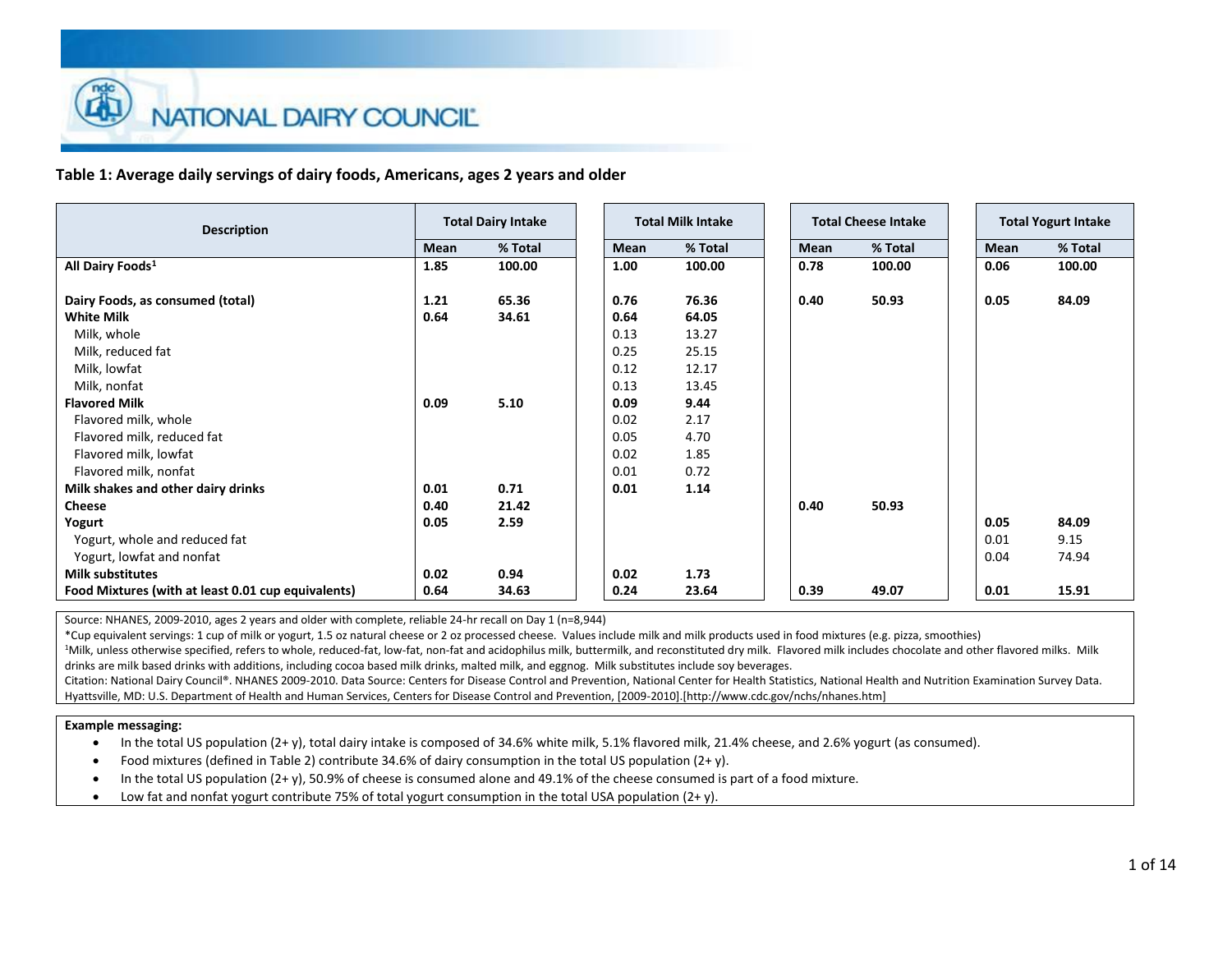## **Table 2: Average daily servings of food mixtures made with dairy products, Americans, ages 2 years and older**

| <b>Description</b>                                 | <b>Total Dairy Intake</b><br><b>Total Milk Intake</b> |         |  | <b>Total Cheese Intake</b> | <b>Total Yogurt Intake</b> |      |         |       |
|----------------------------------------------------|-------------------------------------------------------|---------|--|----------------------------|----------------------------|------|---------|-------|
|                                                    | Mean                                                  | % Total |  | Mean                       | % Total                    | Mean | % Total | Mean  |
| Food Mixtures (with at least 0.01 cup equivalents) | 0.64                                                  | 34.63   |  | 0.24                       | 23.64                      | 0.39 | 49.07   | 0.01  |
| Pizza                                              | 0.17                                                  | 9.19    |  |                            |                            | 0.17 | 21.84   |       |
| Ice cream and frozen dairy desserts                | 0.05                                                  | 2.66    |  | 0.04                       | 4.34                       |      |         | 0.01  |
| Macaroni and cheese                                | 0.04                                                  | 2.07    |  | 0.01                       | 0.83                       | 0.03 | 3.83    |       |
| Coffee                                             | 0.04                                                  | 2.04    |  | 0.04                       | 3.78                       |      |         |       |
| Eggs and omelets                                   | 0.03                                                  | 1.56    |  | 0.01                       | 1.17                       | 0.02 | 2.21    |       |
| Pasta mixed dishes, excludes macaroni and cheese   | 0.02                                                  | 1.22    |  |                            |                            | 0.02 | 2.60    |       |
| Candy containing chocolate                         | 0.02                                                  | 1.18    |  | 0.02                       | 2.17                       |      |         |       |
| <b>Burritos and tacos</b>                          | 0.02                                                  | 0.99    |  |                            |                            | 0.02 | 2.35    |       |
| Other Mexican mixed dishes                         | 0.02                                                  | 0.97    |  |                            |                            | 0.02 | 2.31    |       |
| <b>Burgers</b>                                     | 0.02                                                  | 0.94    |  |                            |                            | 0.02 | 2.22    |       |
| Mashed potatoes and white potato mixtures          | 0.02                                                  | 0.85    |  | 0.01                       | 0.81                       | 0.01 | 0.97    |       |
| Dips, gravies, other sauces                        | 0.01                                                  | 0.75    |  |                            |                            | 0.01 | 1.55    |       |
| Poultry mixed dishes                               | 0.01                                                  | 0.72    |  | 0.01                       | 0.53                       | 0.01 | 1.01    |       |
| Oatmeal                                            | 0.01                                                  | 0.69    |  | 0.01                       | 1.27                       |      |         |       |
| Soups                                              | 0.01                                                  | 0.68    |  | 0.01                       | 0.75                       |      |         |       |
| French fries and other fried white potatoes        | 0.01                                                  | 0.53    |  |                            |                            | 0.01 | 1.21    |       |
| Egg/breakfast sandwiches                           | 0.01                                                  | 0.52    |  |                            |                            | 0.01 | 1.10    |       |
| Other sandwiches                                   | 0.01                                                  | 0.49    |  |                            |                            | 0.01 | 1.15    |       |
| Pudding                                            | 0.01                                                  | 0.48    |  | 0.01                       | 0.89                       |      |         |       |
| Meat mixed dishes                                  | 0.01                                                  | 0.46    |  |                            |                            |      |         |       |
| Cakes and pies                                     | 0.01                                                  | 0.45    |  | 0.01                       | 0.67                       |      |         |       |
| Biscuits, muffins, quick breads                    | 0.01                                                  | 0.39    |  | 0.01                       | 0.68                       |      |         |       |
| Fruit drinks                                       | 0.01                                                  | 0.39    |  |                            |                            |      |         |       |
| <b>Nutritional beverages</b>                       | 0.01                                                  | 0.38    |  |                            |                            |      |         |       |
| Turnovers and other grain-based items              | 0.01                                                  | 0.37    |  |                            |                            | 0.01 | 0.72    |       |
| Doughnuts, sweet rolls, pastries                   | 0.01                                                  | 0.37    |  | 0.01                       | 0.55                       |      |         |       |
| Pancakes, waffles, French toast                    | 0.01                                                  | 0.35    |  | 0.01                       | 0.65                       |      |         |       |
| Not included in a food category                    | 0.01                                                  | 0.31    |  |                            |                            |      |         |       |
| Chicken/turkey sandwiches                          | 0.01                                                  | 0.29    |  |                            |                            | 0.01 | 0.69    |       |
| Vegetable mixed dishes                             | 0.01                                                  | 0.29    |  |                            |                            |      |         |       |
| <b>Nachos</b>                                      | 0.01                                                  | 0.28    |  |                            |                            |      |         |       |
| Other foods <sup>1</sup>                           | 0.03                                                  | 1.77    |  | 0.05                       | 4.57                       | 0.03 | 3.31    | 0.001 |

<sup>1</sup>Foods contributing less than 0.01 serving of milk, cheese, or yogurt

Source: NHANES, 2009-2010, ages 2 years and older with complete, reliable 24-hr recall on Day 1 (n=8,944)

\*Cup equivalent servings: 1 cup of milk or yogurt, 1.5 oz natural cheese or 2 oz processed cheese. Values include milk and milk products used in food mixtures (e.g. pizza, smoothies)

Citation: National Dairy Council®. NHANES 2009-2010. Data Source: Centers for Disease Control and Prevention, National Center for Health Statistics, National Health and Nutrition Examination Survey Data. Hyattsville, MD: U.S. Department of Health and Human Services, Centers for Disease Control and Prevention, [2009-2010].[http://www.cdc.gov/nchs/nhanes.htm]

**Example messaging:** Pizza provides 9.2% of dairy food consumption in the total US population (2+ y).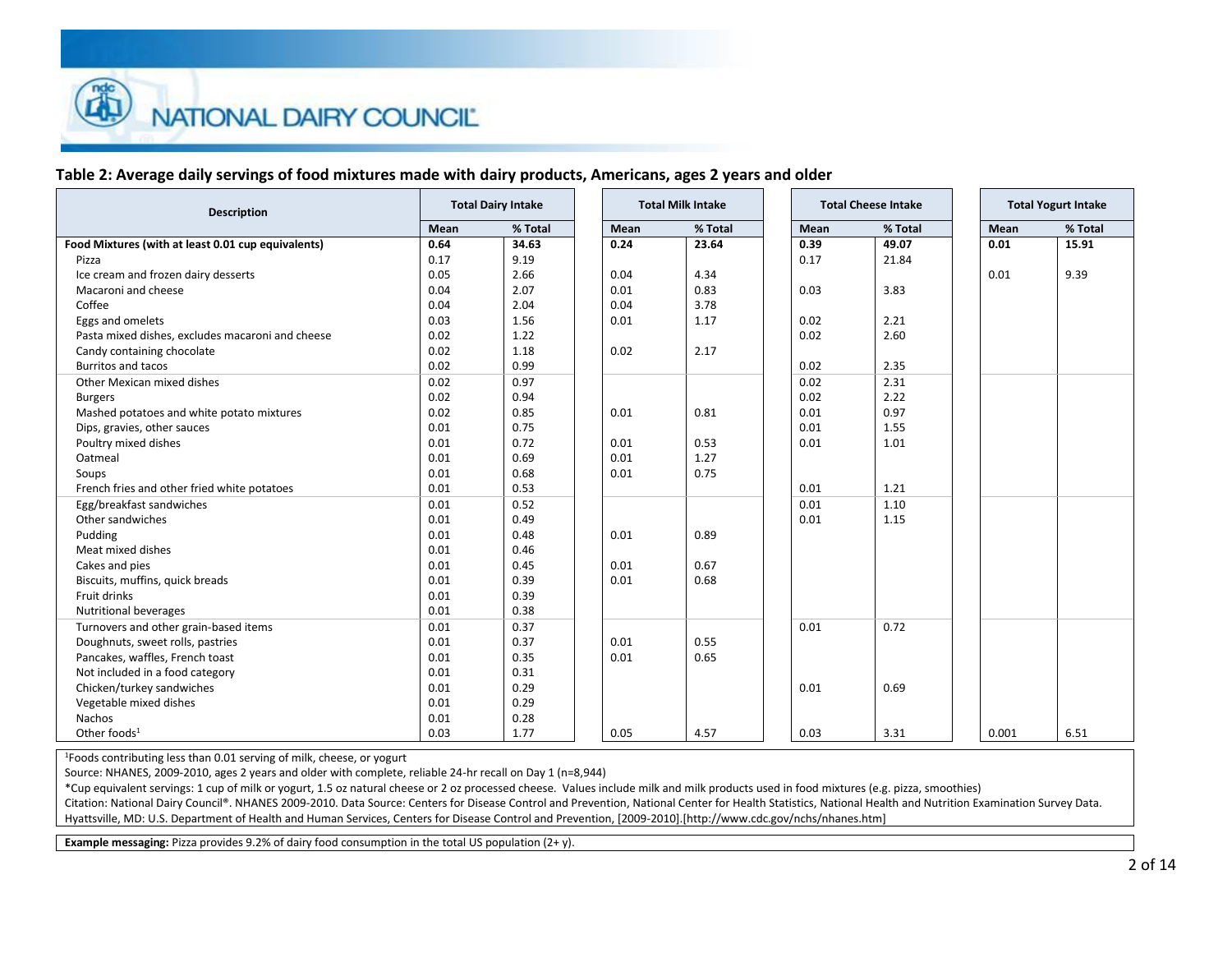### **Table 3: Average daily servings of dairy foods, Americans, ages 2-8 years**

| <b>Total Dairy Intake</b><br><b>Description</b>                     | <b>Total Milk Intake</b> |
|---------------------------------------------------------------------|--------------------------|
| % Total<br>Mean                                                     | Mean                     |
| All Dairy Foods <sup>1</sup><br>100.00<br>2.32                      | 1.62                     |
| Dairy Foods, as consumed (total)<br>1.87<br>80.52                   | 1.46                     |
| <b>White Milk</b><br>1.08<br>46.67                                  | 1.08                     |
| Milk, whole                                                         | 0.29                     |
| Milk, reduced fat                                                   | 0.49                     |
| Milk, lowfat                                                        | 0.22                     |
| Milk, nonfat                                                        | 0.08                     |
| <b>Flavored Milk</b><br>0.35<br>14.93                               | 0.35                     |
| Flavored milk, whole                                                | 0.10                     |
| Flavored milk, reduced fat                                          | 0.19                     |
| Flavored milk, lowfat                                               | 0.05                     |
| Flavored milk, nonfat                                               | 0.01                     |
| 0.69<br>Milk shakes and other dairy drinks<br>0.02                  | 0.01                     |
| <b>Cheese</b><br>0.33<br>14.33                                      |                          |
| 3.14<br>Yogurt<br>0.07                                              |                          |
| Yogurt, whole and reduced fat                                       |                          |
| Yogurt, lowfat and nonfat                                           |                          |
| 0.76<br><b>Milk substitutes</b><br>0.02                             | 0.02                     |
| Food Mixtures (with at least 0.01 cup equivalents)<br>0.45<br>19.48 | 0.16                     |

Source: NHANES, 2009-2010, ages 2-8 years and older with complete, reliable 24-hr recall on Day 1 (n=1,435)

\*Cup equivalent servings: 1 cup of milk or yogurt, 1.5 oz natural cheese or 2 oz processed cheese. Values include milk and milk products used in food mixtures (e.g. pizza, smoothies)

<sup>1</sup>Milk, unless otherwise specified, refers to whole, reduced-fat, low-fat, non-fat and acidophilus milk, buttermilk, and reconstituted dry milk. Flavored milk includes chocolate and other flavored milks. Milk drinks are milk based drinks with additions, including cocoa based milk drinks, malted milk, and eggnog. Milk substitutes include soy beverages.

Citation: National Dairy Council®. NHANES 2009-2010. Data Source: Centers for Disease Control and Prevention, National Center for Health Statistics, National Health and Nutrition Examination Survey Data. Hyattsville, MD: U.S. Department of Health and Human Services, Centers for Disease Control and Prevention, [2009-2010].[http://www.cdc.gov/nchs/nhanes.htm]

### **Example messaging:**

In the total US population (2-8 y), total dairy intake is composed of 46.7% white milk, 14.9% flavored milk, 14.3% cheese, and 3.1% yogurt (as consumed).

- Food mixtures (defined in Table 4) contribute 19.5% of dairy consumption in the total US population (2-8 y).
- In the total US population (2-8 y), 55% of cheese is consumed alone and 45% of the cheese consumed is part of a food mixture.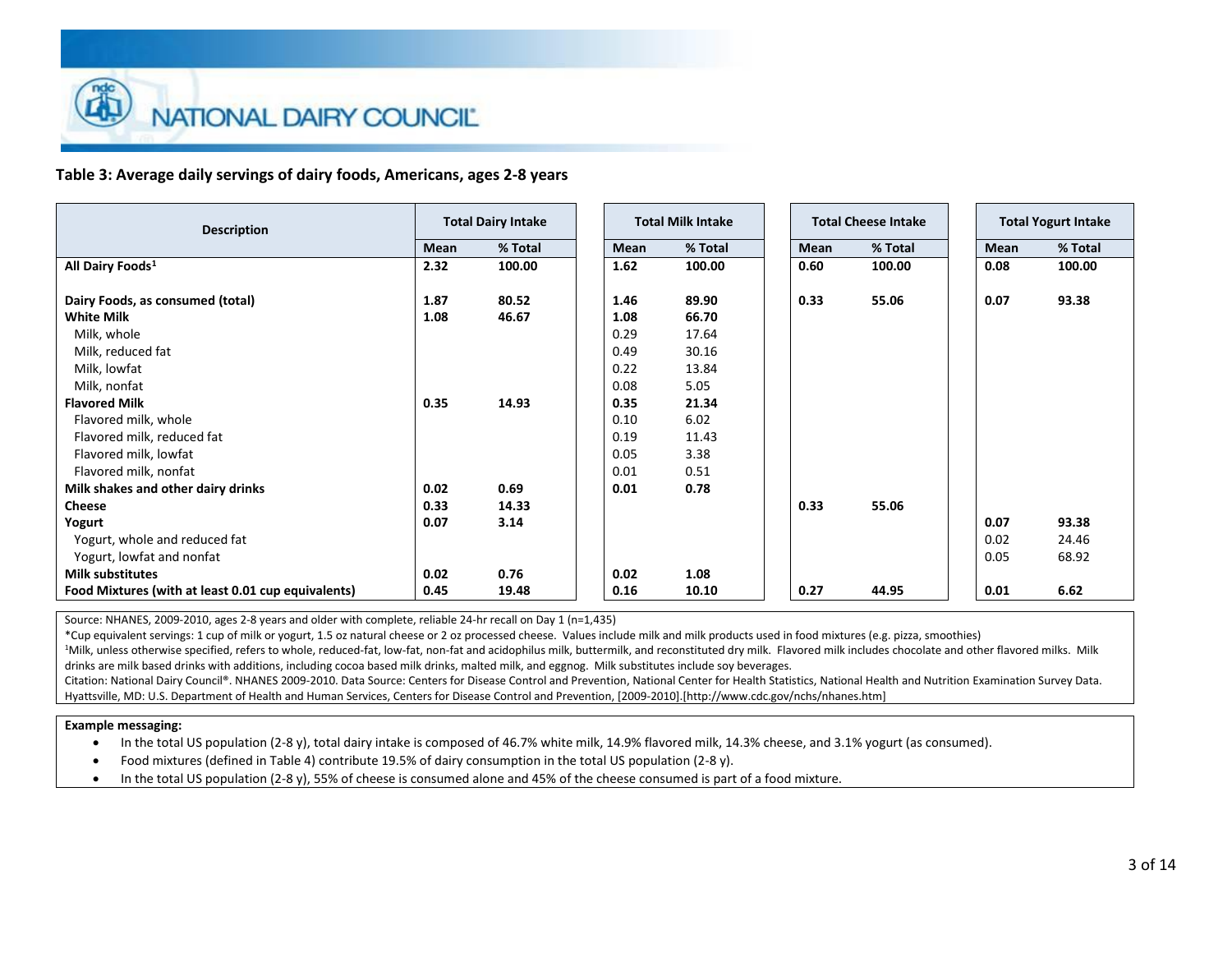# **Table 4: Average daily servings of food mixtures made with dairy products, Americans, ages 2-8 years**

| <b>Description</b>                                 | <b>Total Dairy Intake</b> |         | <b>Total Milk Intake</b> |         | <b>Total Cheese Intake</b> |         |  | <b>Total Yogurt Intake</b> |         |
|----------------------------------------------------|---------------------------|---------|--------------------------|---------|----------------------------|---------|--|----------------------------|---------|
|                                                    | Mean                      | % Total | Mean                     | % Total | Mean                       | % Total |  | Mean                       | % Total |
| Food Mixtures (with at least 0.01 cup equivalents) | 0.45                      | 19.48   | 0.16                     | 10.10   | 0.27                       | 44.95   |  | 0.01                       | 6.62    |
| Pizza                                              | 0.12                      | 5.02    |                          |         | 0.12                       | 19.29   |  |                            |         |
| Macaroni and cheese                                | 0.07                      | 3.03    | 0.02                     | 0.98    | 0.05                       | 8.92    |  |                            |         |
| Ice cream and frozen dairy desserts                | 0.04                      | 1.71    | 0.04                     | 2.19    |                            |         |  | 0.003                      | 4.29    |
| Eggs and omelets                                   | 0.02                      | 1.03    | 0.01                     | 0.69    | 0.01                       | 2.11    |  |                            |         |
| Candy containing chocolate                         | 0.02                      | 0.70    | 0.02                     | 0.99    |                            |         |  |                            |         |
| Pasta mixed dishes, excludes macaroni and cheese   | 0.02                      | 0.70    |                          |         | 0.01                       | 2.32    |  |                            |         |
| Other Mexican mixed dishes                         | 0.02                      | 0.69    |                          |         | 0.02                       | 2.64    |  |                            |         |
| Oatmeal                                            | 0.01                      | 0.55    | 0.01                     | 0.78    |                            |         |  |                            |         |
| Pancakes, waffles, French toast                    | 0.01                      | 0.49    | 0.01                     | 0.70    |                            |         |  |                            |         |
| Dips, gravies, other sauces                        | 0.01                      | 0.48    |                          |         | 0.01                       | 1.54    |  |                            |         |
| Poultry mixed dishes                               | 0.01                      | 0.41    |                          |         |                            |         |  |                            |         |
| Mashed potatoes and white potato mixtures          | 0.01                      | 0.37    |                          |         |                            |         |  |                            |         |
| Pudding                                            | 0.01                      | 0.36    | 0.01                     | 0.51    |                            |         |  |                            |         |
| <b>Burgers</b>                                     | 0.01                      | 0.33    |                          |         | 0.01                       | 1.27    |  |                            |         |
| Nutritional beverages                              | 0.01                      | 0.29    | 0.01                     | 0.32    |                            |         |  |                            |         |
| <b>Burritos and tacos</b>                          | 0.01                      | 0.29    |                          |         | 0.01                       | 1.11    |  |                            |         |
| Doughnuts, sweet rolls, pastries                   | 0.01                      | 0.26    |                          |         |                            |         |  |                            |         |
| Turnovers and other grain-based items              | 0.01                      | 0.24    |                          |         |                            |         |  |                            |         |
| Biscuits, muffins, quick breads                    | 0.01                      | 0.24    | 0.01                     | 0.34    |                            |         |  |                            |         |
| <b>Nachos</b>                                      | 0.01                      | 0.22    |                          |         |                            |         |  |                            |         |
| Other foods $1$                                    | 0.05                      | 2.08    | 0.04                     | 2.61    | 0.03                       | 5.75    |  | 0.002                      | 2.34    |

<sup>1</sup>Foods contributing less than 0.01 serving of milk, cheese, or yogurt

Source: NHANES, 2009-2010, ages 2-8 years with complete, reliable 24-hr recall on Day 1 (n=1,435)

\*Cup equivalent servings: 1 cup of milk or yogurt, 1.5 oz natural cheese or 2 oz processed cheese. Values include milk and milk products used in food mixtures (e.g. pizza, smoothies) Citation: National Dairy Council®. NHANES 2009-2010. Data Source: Centers for Disease Control and Prevention, National Center for Health Statistics, National Health and Nutrition Examination Survey Data.

Hyattsville, MD: U.S. Department of Health and Human Services, Centers for Disease Control and Prevention, [2009-2010].[http://www.cdc.gov/nchs/nhanes.htm]

**Example messaging:** Pizza provides 5% of dairy food consumption in the total US population (2-8 y).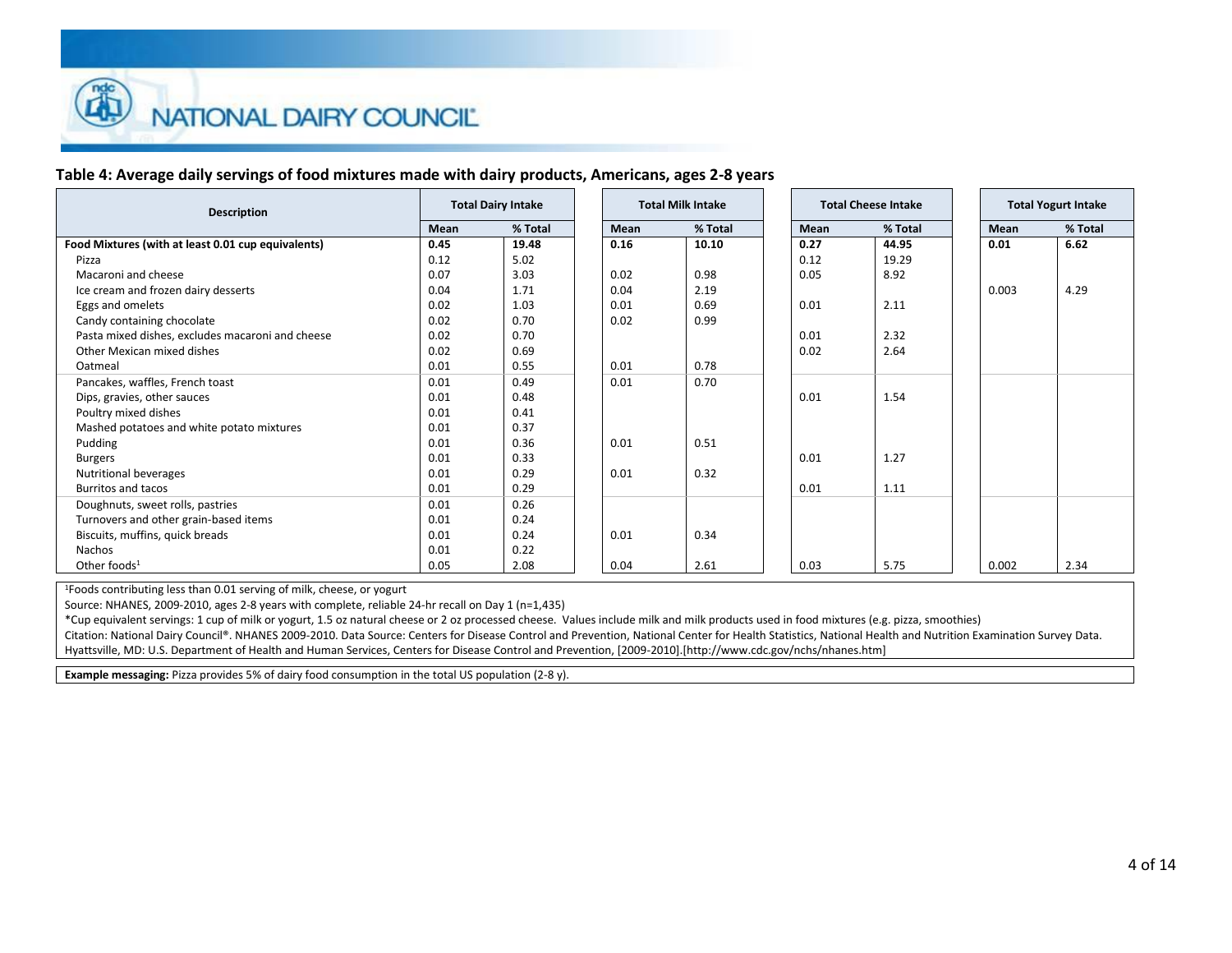### **Table 5: Average daily servings of dairy foods, Americans, ages 2-18 years**

| <b>Description</b>                                 |      | <b>Total Dairy Intake</b> |      | <b>Total Milk Intake</b> |
|----------------------------------------------------|------|---------------------------|------|--------------------------|
|                                                    | Mean | % Total                   | Mean |                          |
| All Dairy Foods <sup>1</sup>                       | 2.26 | 100.00                    | 1.42 |                          |
| Dairy Foods, as consumed (total)                   | 1.63 | 72.01                     | 1.23 |                          |
| <b>White Milk</b>                                  | 0.92 | 40.69                     | 0.92 |                          |
| Milk, whole                                        |      |                           | 0.19 | 13.39                    |
| Milk, reduced fat                                  |      |                           | 0.40 | 27.89                    |
| Milk, lowfat                                       |      |                           | 0.19 | 13.36                    |
| Milk, nonfat                                       |      |                           | 0.14 | 10.06                    |
| <b>Flavored Milk</b>                               | 0.28 | 12.20                     | 0.28 | 19.39                    |
| Flavored milk, whole                               |      |                           | 0.06 | 3.89                     |
| Flavored milk, reduced fat                         |      |                           | 0.15 | 10.76                    |
| Flavored milk, lowfat                              |      |                           | 0.05 | 3.69                     |
| Flavored milk, nonfat                              |      |                           | 0.01 | 1.05                     |
| Milk shakes and other dairy drinks                 | 0.02 | 1.08                      | 0.02 | 1.52                     |
| <b>Cheese</b>                                      | 0.35 | 15.46                     |      |                          |
| Yogurt                                             | 0.05 | 2.07                      |      |                          |
| Yogurt, whole and reduced fat                      |      |                           |      |                          |
| Yogurt, lowfat and nonfat                          |      |                           |      |                          |
| <b>Milk substitutes</b>                            | 0.01 | 0.51                      | 0.01 | 0.82                     |
| Food Mixtures (with at least 0.01 cup equivalents) | 0.63 | 27.99                     | 0.20 | 13.57                    |

Source: NHANES, 2009-2010, ages 2-18 years with complete, reliable 24-hr recall on Day 1 (n=3,124)

\*Cup equivalent servings: 1 cup of milk or yogurt, 1.5 oz natural cheese or 2 oz processed cheese. Values include milk and milk products used in food mixtures (e.g. pizza, smoothies)

<sup>1</sup>Milk, unless otherwise specified, refers to whole, reduced-fat, low-fat, non-fat and acidophilus milk, buttermilk, and reconstituted dry milk. Flavored milk includes chocolate and other flavored milks. Milk drinks are milk based drinks with additions, including cocoa based milk drinks, malted milk, and eggnog. Milk substitutes include soy beverages.

Citation: National Dairy Council®. NHANES 2009-2010. Data Source: Centers for Disease Control and Prevention, National Center for Health Statistics, National Health and Nutrition Examination Survey Data. Hyattsville, MD: U.S. Department of Health and Human Services, Centers for Disease Control and Prevention, [2009-2010].[http://www.cdc.gov/nchs/nhanes.htm]

#### **Example messaging:**

In the total US population (2-18 y), total dairy intake is composed of 40.7% white milk, 12.2% flavored milk, 15.5% cheese, and 2.1% yogurt (as consumed).

- Food mixtures (defined in Table 6) contribute 28% of dairy consumption in the total US population (2-18 y).
- In the total US population (2-18 y), 45.1% of cheese is consumed alone and 54.9% of the cheese consumed is part of a food mixture.
- Low fat and nonfat yogurt contribute 69.9% of total yogurt consumption in the total USA population (2-18 y).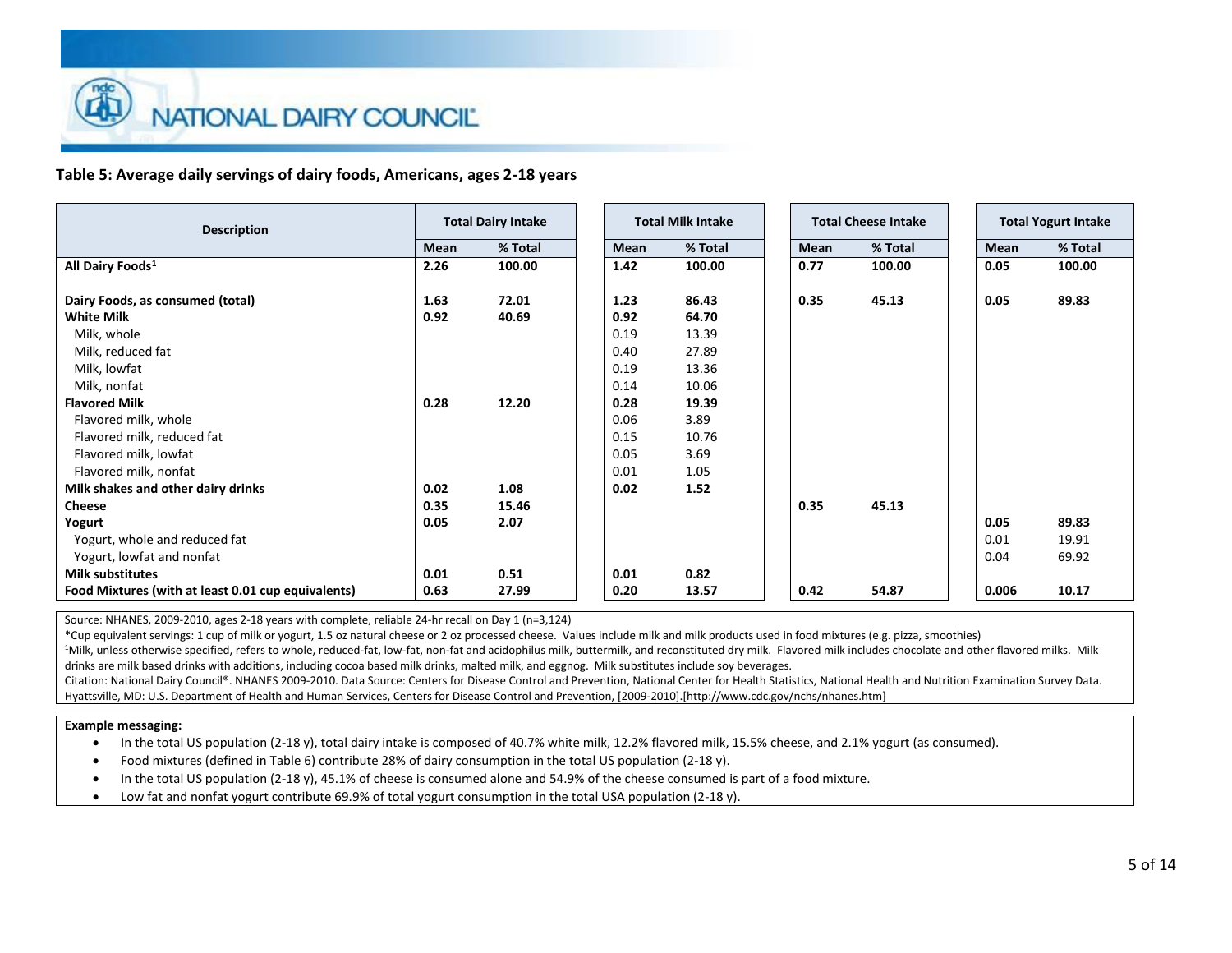# **Table 6: Average daily servings of food mixtures made with dairy products, Americans, ages 2-18 years**

| <b>Description</b>                                 |      | <b>Total Dairy Intake</b> |      |      | <b>Total Milk Intake</b> | <b>Total Cheese Intake</b> |
|----------------------------------------------------|------|---------------------------|------|------|--------------------------|----------------------------|
|                                                    | Mean | % Total                   | Mean |      | % Total                  | Mean                       |
| Food Mixtures (with at least 0.01 cup equivalents) | 0.63 | 27.99                     | 0.20 |      | 13.57                    | 0.42                       |
| Pizza                                              | 0.20 | 8.92                      |      |      |                          | 0.20                       |
| Macaroni and cheese                                | 0.08 | 3.60                      | 0.02 | 1.24 |                          | 0.06                       |
| Ice cream and frozen dairy desserts                | 0.05 | 2.14                      | 0.04 | 3.17 |                          |                            |
| Pasta mixed dishes, excludes macaroni and cheese   | 0.03 | 1.13                      |      |      |                          | 0.02                       |
| Other Mexican mixed dishes                         | 0.02 | 1.08                      |      |      |                          | 0.02                       |
| Eggs and omelets                                   | 0.02 | 1.01                      | 0.01 | 0.69 |                          | 0.01                       |
| Candy containing chocolate                         | 0.02 | 0.87                      | 0.02 | 1.37 |                          |                            |
| <b>Burritos and tacos</b>                          | 0.02 | 0.73                      |      |      |                          | 0.02                       |
| Dips, gravies, other sauces                        | 0.02 | 0.68                      |      |      |                          | 0.01                       |
| Coffee                                             | 0.01 | 0.63                      | 0.01 | 1.01 |                          |                            |
| <b>Burgers</b>                                     | 0.01 | 0.53                      |      |      |                          | 0.01                       |
| Mashed potatoes and white potato mixtures          | 0.01 | 0.51                      | 0.01 | 0.57 |                          |                            |
| Pancakes, waffles, French toast                    | 0.01 | 0.50                      | 0.01 | 0.80 |                          |                            |
| Poultry mixed dishes                               | 0.01 | 0.44                      |      |      |                          | 0.01                       |
| Meat mixed dishes                                  | 0.01 | 0.35                      |      |      |                          |                            |
| Pudding                                            | 0.01 | 0.34                      | 0.01 | 0.54 |                          |                            |
| Other sandwiches                                   | 0.01 | 0.34                      |      |      |                          | 0.01                       |
| French fries and other fried white potatoes        | 0.01 | 0.33                      |      |      |                          | 0.01                       |
| Oatmeal                                            | 0.01 | 0.31                      | 0.01 | 0.50 |                          |                            |
| Nachos                                             | 0.01 | 0.28                      |      |      |                          | 0.01                       |
| Biscuits, muffins, quick breads                    | 0.01 | 0.28                      | 0.01 | 0.44 |                          |                            |
| Turnovers and other grain-based items              | 0.01 | 0.26                      |      |      |                          |                            |
| Doughnuts, sweet rolls, pastries                   | 0.01 | 0.26                      |      |      |                          |                            |
| Egg/breakfast sandwiches                           | 0.01 | 0.23                      |      |      |                          |                            |
| Cakes and pies                                     | 0.01 | 0.23                      |      |      |                          |                            |
| Other foods $1$                                    | 0.04 | 1.99                      | 0.05 | 3.24 |                          | 0.03                       |

<sup>1</sup>Foods contributing less than 0.01 serving of milk, cheese, or yogurt

Source: NHANES, 2009-2010, ages 2-18 years and older with complete, reliable 24-hr recall on Day 1 (n=3,124)

\*Cup equivalent servings: 1 cup of milk or yogurt, 1.5 oz natural cheese or 2 oz processed cheese. Values include milk and milk products used in food mixtures (e.g. pizza, smoothies)

Citation: National Dairy Council®. NHANES 2009-2010. Data Source: Centers for Disease Control and Prevention, National Center for Health Statistics, National Health and Nutrition Examination Survey Data. Hyattsville, MD: U.S. Department of Health and Human Services, Centers for Disease Control and Prevention, [2009-2010].[http://www.cdc.gov/nchs/nhanes.htm]

**Example messaging:** Pizza provides 26.1% of total cheese intake in the total US population (2-18 y).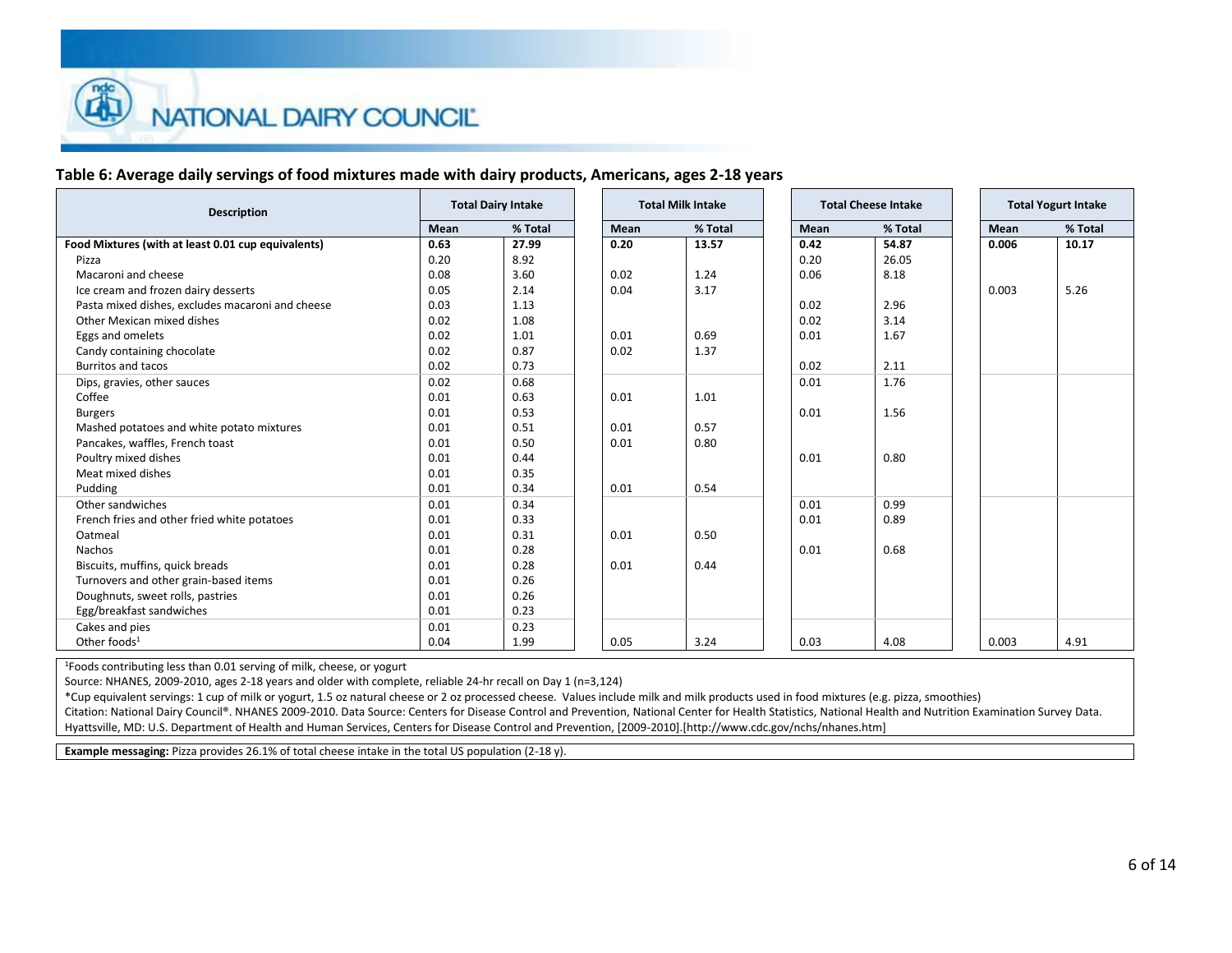### **Table 7: Average daily servings of dairy foods, Americans, ages 19 years and older**

| <b>Total Dairy Intake</b><br><b>Description</b>                     | <b>Total Milk Intake</b> |
|---------------------------------------------------------------------|--------------------------|
| % Total<br>Mean                                                     | Mean                     |
| All Dairy Foods <sup>1</sup><br>1.72<br>100.00                      | 0.87                     |
| Dairy Foods, as consumed (total)<br>1.08<br>62.58                   | 0.62                     |
| <b>White Milk</b><br>0.55<br>32.07                                  | 0.55                     |
| Milk, whole                                                         | 0.11                     |
| Milk, reduced fat                                                   | 0.21                     |
| Milk, lowfat                                                        | 0.10                     |
| Milk, nonfat                                                        | 0.13                     |
| 2.13<br><b>Flavored Milk</b><br>0.04                                | 0.04                     |
| Flavored milk, whole                                                | 0.01                     |
| Flavored milk, reduced fat                                          | 0.01                     |
| Flavored milk, lowfat                                               | 0.01                     |
| Flavored milk, nonfat                                               | 0.00                     |
| 0.55<br>Milk shakes and other dairy drinks<br>0.01                  | 0.01                     |
| <b>Cheese</b><br>23.91<br>0.41                                      |                          |
| 2.80<br>Yogurt<br>0.05                                              |                          |
| Yogurt, whole and reduced fat                                       |                          |
| Yogurt, lowfat and nonfat                                           |                          |
| <b>Milk substitutes</b><br>0.02<br>1.11                             | 0.02                     |
| Food Mixtures (with at least 0.01 cup equivalents)<br>0.65<br>37.42 | 0.25                     |

Source: NHANES, 2009-2010, ages 19 years and older with complete, reliable 24-hr recall on Day 1 (n=5,820)

\*Cup equivalent servings: 1 cup of milk or yogurt, 1.5 oz natural cheese or 2 oz processed cheese. Values include milk and milk products used in food mixtures (e.g. pizza, smoothies)

<sup>1</sup>Milk, unless otherwise specified, refers to whole, reduced-fat, low-fat, non-fat and acidophilus milk, buttermilk, and reconstituted dry milk. Flavored milk includes chocolate and other flavored milks. Milk drinks are milk based drinks with additions, including cocoa based milk drinks, malted milk, and eggnog. Milk substitutes include soy beverages.

Citation: National Dairy Council®. NHANES 2009-2010. Data Source: Centers for Disease Control and Prevention, National Center for Health Statistics, National Health and Nutrition Examination Survey Data. Hyattsville, MD: U.S. Department of Health and Human Services, Centers for Disease Control and Prevention, [2009-2010].[http://www.cdc.gov/nchs/nhanes.htm]

### **Example messaging:**

In the total US population (19+ y), total dairy intake is composed of 32.1% white milk, 2.1% flavored milk, 23.9% cheese, and 2.8% yogurt (as consumed).

- Food mixtures (defined in Table 8) contribute 37.4% of dairy consumption in the total US population (19+ y).
- In the total US population (19+ y), 52.8% of cheese is consumed alone and 47.2% of the cheese consumed is part of a food mixture.
- Low fat and nonfat yogurt contribute 76.4% of total yogurt consumption in the total USA population (19+y).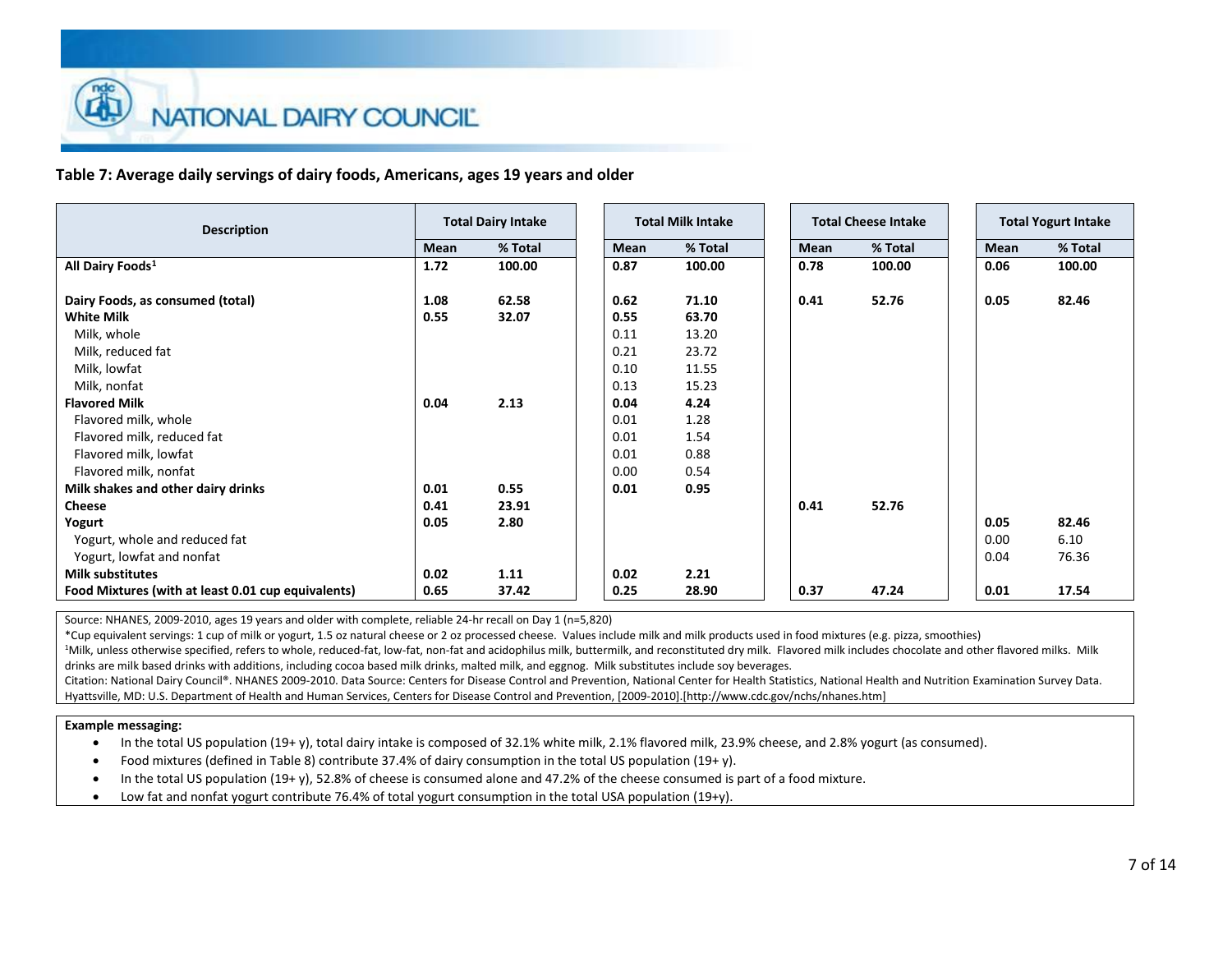## **Table 8: Average daily servings of food mixtures made with dairy products, Americans, ages 19 years and older**

| <b>Description</b>                                 |      | <b>Total Dairy Intake</b> |      | <b>Total Milk Intake</b> |      | <b>Total Cheese Intake</b> | <b>Total Yogurt Intake</b> |
|----------------------------------------------------|------|---------------------------|------|--------------------------|------|----------------------------|----------------------------|
|                                                    | Mean | % Total                   | Mean | % Total                  | Mean | % Total                    | Mean                       |
| Food Mixtures (with at least 0.01 cup equivalents) | 0.65 | 37.42                     | 0.25 | 28.90                    | 0.37 | 47.24                      | 0.01                       |
| Pizza                                              | 0.16 | 9.30                      |      |                          | 0.16 | 20.52                      |                            |
| Ice cream and frozen dairy desserts                | 0.05 | 2.87                      | 0.04 | 4.94                     |      |                            | 0.01                       |
| Coffee                                             | 0.05 | 2.63                      | 0.05 | 5.23                     |      |                            |                            |
| Eggs and omelets                                   | 0.03 | 1.79                      | 0.01 | 1.41                     | 0.02 | 2.38                       |                            |
| Macaroni and cheese                                | 0.02 | 1.43                      | 0.01 | 0.62                     | 0.02 | 2.45                       |                            |
| Candy containing chocolate                         | 0.02 | 1.31                      | 0.02 | 2.58                     |      |                            |                            |
| Pasta mixed dishes, excludes macaroni and cheese   | 0.02 | 1.26                      |      |                          | 0.02 | 2.49                       |                            |
| <b>Burgers</b>                                     | 0.02 | 1.10                      |      |                          | 0.02 | 2.43                       |                            |
| <b>Burritos and tacos</b>                          | 0.02 | 1.10                      |      |                          | 0.02 | 2.42                       |                            |
| Mashed potatoes and white potato mixtures          | 0.02 | 0.98                      | 0.01 | 0.94                     | 0.01 | 1.13                       |                            |
| Other Mexican mixed dishes                         | 0.02 | 0.93                      |      |                          | 0.02 | 2.05                       |                            |
| Soups                                              | 0.02 | 0.90                      | 0.01 | 1.07                     | 0.01 | 0.77                       |                            |
| Oatmeal                                            | 0.01 | 0.84                      | 0.01 | 1.67                     |      |                            |                            |
| Poultry mixed dishes                               | 0.01 | 0.84                      | 0.01 | 0.67                     | 0.01 | 1.08                       |                            |
| Dips, gravies, other sauces                        | 0.01 | 0.78                      |      |                          | 0.01 | 1.48                       |                            |
| Egg/breakfast sandwiches                           | 0.01 | 0.64                      |      |                          | 0.01 | 1.27                       |                            |
| French fries and other fried white potatoes        | 0.01 | 0.61                      |      |                          | 0.01 | 1.31                       |                            |
| Other sandwiches                                   | 0.01 | 0.56                      |      |                          | 0.01 | 1.20                       |                            |
| Cakes and pies                                     | 0.01 | 0.54                      | 0.01 | 0.84                     |      |                            |                            |
| Pudding                                            | 0.01 | 0.54                      | 0.01 | 1.07                     |      |                            |                            |
| Meat mixed dishes                                  | 0.01 | 0.50                      |      |                          |      |                            |                            |
| <b>Nutritional beverages</b>                       | 0.01 | 0.47                      | 0.01 | 0.63                     |      |                            |                            |
| Fruit drinks                                       | 0.01 | 0.47                      |      |                          |      |                            |                            |
| Biscuits, muffins, quick breads                    | 0.01 | 0.44                      | 0.01 | 0.81                     |      |                            |                            |
| Not included in a food category                    | 0.01 | 0.42                      |      |                          |      |                            |                            |
| Turnovers and other grain-based items              | 0.01 | 0.42                      |      |                          | 0.01 | 0.75                       |                            |
| Doughnuts, sweet rolls, pastries                   | 0.01 | 0.41                      | 0.01 | 0.66                     |      |                            |                            |
| Vegetable mixed dishes                             | 0.01 | 0.36                      |      |                          |      |                            |                            |
| Chicken/turkey sandwiches                          | 0.01 | 0.35                      |      |                          | 0.01 | 0.76                       |                            |
| Pancakes, waffles, French toast                    | 0.01 | 0.29                      |      |                          |      |                            |                            |
| Cream and cream substitutes                        | 0.01 | 0.29                      | 0.01 | 0.58                     |      |                            |                            |
| Other foods $1$                                    | 0.04 | 2.04                      | 0.04 | 5.18                     | 0.02 | 2.76                       | 0.004                      |

<sup>1</sup>Foods contributing less than 0.01 serving of milk, cheese, or yogurt

Source: NHANES, 2009-2010, ages 19 years and older with complete, reliable 24-hr recall on Day 1 (n=5,820)

\*Cup equivalent servings: 1 cup of milk or yogurt, 1.5 oz natural cheese or 2 oz processed cheese. Values include milk and milk products used in food mixtures (e.g. pizza, smoothies)

Citation: National Dairy Council®. NHANES 2009-2010. Data Source: Centers for Disease Control and Prevention, National Center for Health Statistics, National Health and Nutrition Examination Survey Data. Hyattsville, MD: U.S. Department of Health and Human Services, Centers for Disease Control and Prevention, [2009-2010].[http://www.cdc.gov/nchs/nhanes.htm]

**Example messaging:** Pizza provides 9.3% of dairy food consumption in the total US population (19+ y).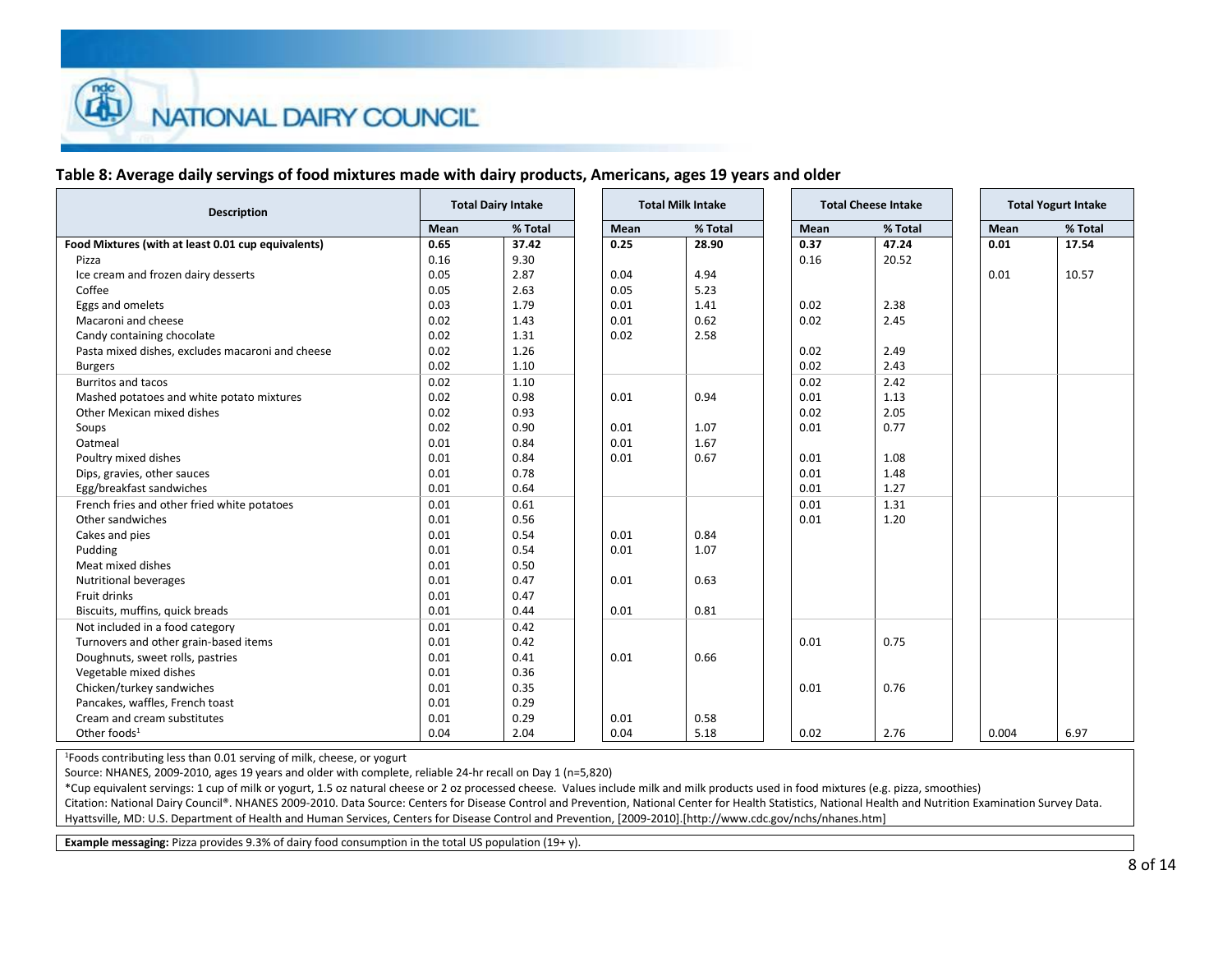### **Table 9: Average daily servings of dairy foods, Americans, ages 9-18 years**

| <b>Description</b>                                 |      | <b>Total Dairy Intake</b> |      | <b>Total Milk Intake</b> | <b>Total Cheese Intake</b> |
|----------------------------------------------------|------|---------------------------|------|--------------------------|----------------------------|
|                                                    | Mean | % Total                   | Mean | % Total                  | Mean                       |
| All Dairy Foods <sup>1</sup>                       | 2.21 | 100.00                    | 1.28 | 100.00                   | 0.89                       |
| Dairy Foods, as consumed (total)                   | 1.46 | 65.83                     | 1.06 | 83.38                    | 0.36                       |
| <b>White Milk</b>                                  | 0.80 | 36.34                     | 0.80 | 62.94                    |                            |
| Milk, whole                                        |      |                           | 0.12 | 9.65                     |                            |
| Milk, reduced fat                                  |      |                           | 0.33 | 25.89                    |                            |
| Milk, lowfat                                       |      |                           | 0.17 | 12.93                    |                            |
| Milk, nonfat                                       |      |                           | 0.18 | 14.47                    |                            |
| <b>Flavored Milk</b>                               | 0.23 | 10.21                     | 0.23 | 17.67                    |                            |
| Flavored milk, whole                               |      |                           | 0.03 | 2.01                     |                            |
| Flavored milk, reduced fat                         |      |                           | 0.13 | 10.16                    |                            |
| Flavored milk, lowfat                              |      |                           | 0.05 | 3.97                     |                            |
| Flavored milk, nonfat                              |      |                           | 0.02 | 1.53                     |                            |
| Milk shakes and other dairy drinks                 | 0.03 | 1.37                      | 0.03 | 2.18                     |                            |
| <b>Cheese</b>                                      | 0.36 | 16.27                     |      |                          | 0.36                       |
| Yogurt                                             | 0.03 | 1.30                      |      |                          |                            |
| Yogurt, whole and reduced fat                      |      |                           |      |                          |                            |
| Yogurt, lowfat and nonfat                          |      |                           |      |                          |                            |
| <b>Milk substitutes</b>                            | 0.01 | 0.34                      | 0.01 | 0.59                     |                            |
| Food Mixtures (with at least 0.01 cup equivalents) | 0.76 | 34.18                     | 0.21 | 16.62                    | 0.53                       |

Source: NHANES, 2009-2010, ages 9-18 years with complete, reliable 24-hr recall on Day 1 (n=1,689)

\*Cup equivalent servings: 1 cup of milk or yogurt, 1.5 oz natural cheese or 2 oz processed cheese. Values include milk and milk products used in food mixtures (e.g. pizza, smoothies)

<sup>1</sup>Milk, unless otherwise specified, refers to whole, reduced-fat, low-fat, non-fat and acidophilus milk, buttermilk, and reconstituted dry milk. Flavored milk includes chocolate and other flavored milks. Milk drinks are milk based drinks with additions, including cocoa based milk drinks, malted milk, and eggnog. Milk substitutes include soy beverages.

Citation: National Dairy Council®. NHANES 2009-2010. Data Source: Centers for Disease Control and Prevention, National Center for Health Statistics, National Health and Nutrition Examination Survey Data. Hyattsville, MD: U.S. Department of Health and Human Services, Centers for Disease Control and Prevention, [2009-2010].[http://www.cdc.gov/nchs/nhanes.htm]

#### **Example messaging:**

In the total US population (9-18 y), total dairy intake is composed of 36.3% white milk, 10.2% flavored milk, 16.3% cheese, and 1.3% yogurt (as consumed).

- Food mixtures (defined in Table 10) contribute 34.2% of dairy consumption in the total US population (9-18 y).
- In the total US population (9-18 y), 40.5% of cheese is consumed alone and 59.5% of the cheese consumed is part of a food mixture.
- Low fat and nonfat yogurt contribute 71.5% of total yogurt consumption in the total USA population (9-18 y).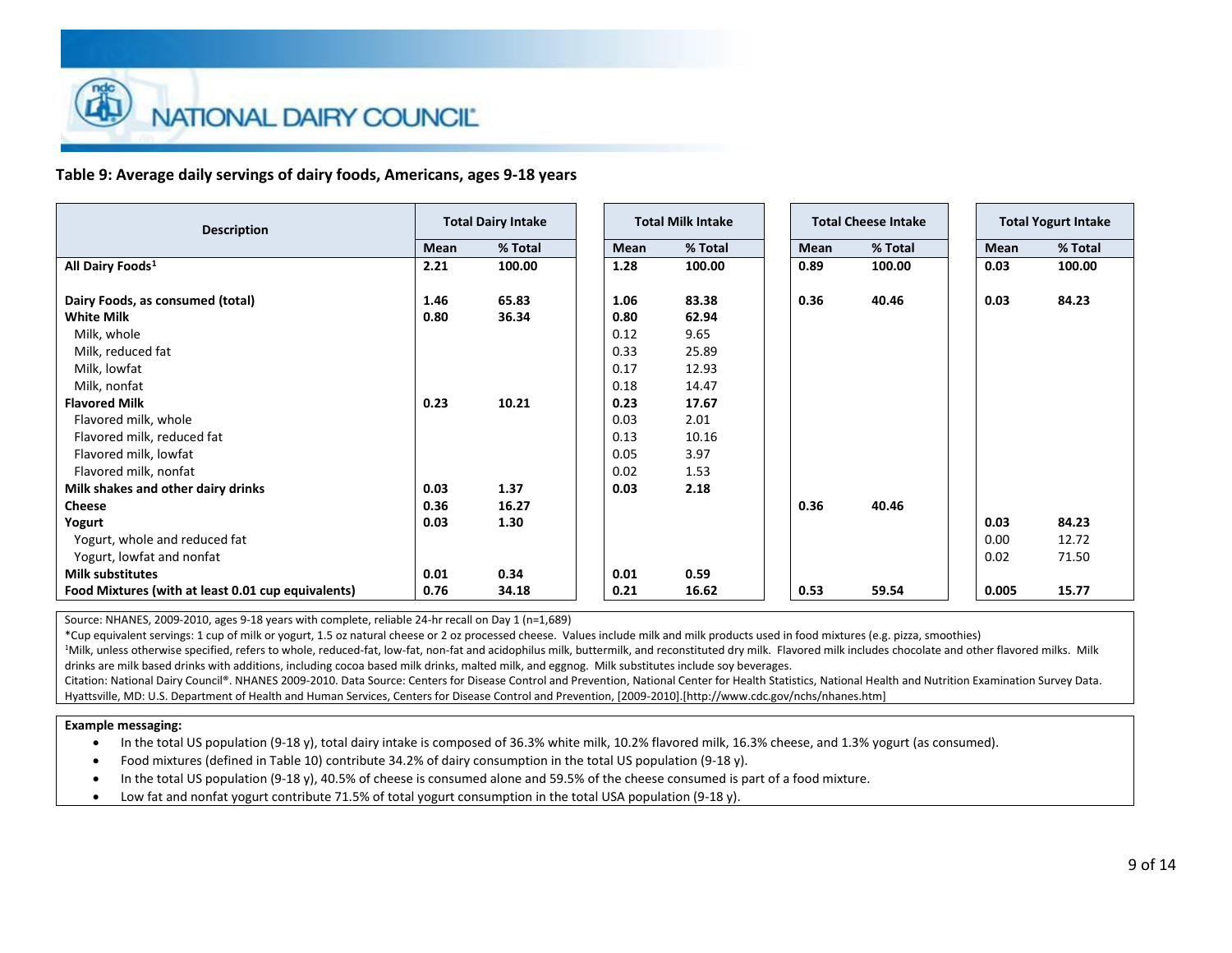## **Table 10: Average daily servings of food mixtures made with dairy products, Americans, ages 9-18 years**

| <b>Description</b>                                 | <b>Total Dairy Intake</b> |         | <b>Total Milk Intake</b> |         |  | <b>Total Cheese Intake</b> |         |  |       | <b>Total Yogurt Intake</b> |
|----------------------------------------------------|---------------------------|---------|--------------------------|---------|--|----------------------------|---------|--|-------|----------------------------|
|                                                    | Mean                      | % Total | Mean                     | % Total |  | Mean                       | % Total |  | Mean  | % Total                    |
| Food Mixtures (with at least 0.01 cup equivalents) | 0.76                      | 34.18   | 0.21                     | 16.62   |  | 0.53                       | 59.54   |  | 0.005 | 15.77                      |
| Pizza                                              | 0.26                      | 11.75   |                          |         |  | 0.26                       | 29.23   |  |       |                            |
| Macaroni and cheese                                | 0.09                      | 4.02    | 0.02                     | 1.47    |  | 0.07                       | 7.83    |  |       |                            |
| Ice cream and frozen dairy desserts                | 0.05                      | 2.45    | 0.05                     | 4.04    |  |                            |         |  | 0.002 | 6.80                       |
| Pasta mixed dishes, excludes macaroni and cheese   | 0.03                      | 1.44    |                          |         |  | 0.03                       | 3.26    |  |       |                            |
| Other Mexican mixed dishes                         | 0.03                      | 1.36    |                          |         |  | 0.03                       | 3.38    |  |       |                            |
| <b>Burritos and tacos</b>                          | 0.02                      | 1.05    |                          |         |  | 0.02                       | 2.58    |  |       |                            |
| Coffee                                             | 0.02                      | 1.03    | 0.02                     | 1.79    |  |                            |         |  |       |                            |
| Candy containing chocolate                         | 0.02                      | 1.00    | 0.02                     | 1.71    |  |                            |         |  |       |                            |
| Eggs and omelets                                   | 0.02                      | 0.99    | 0.01                     | 0.70    |  | 0.01                       | 1.47    |  |       |                            |
| Dips, gravies, other sauces                        | 0.02                      | 0.83    |                          |         |  | 0.02                       | 1.87    |  |       |                            |
| <b>Burgers</b>                                     | 0.02                      | 0.68    |                          |         |  | 0.02                       | 1.70    |  |       |                            |
| Mashed potatoes and white potato mixtures          | 0.01                      | 0.62    | 0.01                     | 0.82    |  |                            |         |  |       |                            |
| Meat mixed dishes                                  | 0.01                      | 0.53    | 0.01                     | 0.44    |  | 0.01                       | 0.69    |  |       |                            |
| Pancakes, waffles, French toast                    | 0.01                      | 0.51    | 0.01                     | 0.88    |  |                            |         |  |       |                            |
| French fries and other fried white potatoes        | 0.01                      | 0.49    |                          |         |  | 0.01                       | 1.14    |  |       |                            |
| Other sandwiches                                   | 0.01                      | 0.48    |                          |         |  | 0.01                       | 1.20    |  |       |                            |
| Poultry mixed dishes                               | 0.01                      | 0.47    |                          |         |  | 0.01                       | 0.80    |  |       |                            |
| Pudding                                            | 0.01                      | 0.33    | 0.01                     | 0.57    |  |                            |         |  |       |                            |
| Nachos                                             | 0.01                      | 0.32    |                          |         |  | 0.01                       | 0.69    |  |       |                            |
| Biscuits, muffins, quick breads                    | 0.01                      | 0.31    | 0.01                     | 0.53    |  |                            |         |  |       |                            |
| Egg/breakfast sandwiches                           | 0.01                      | 0.29    |                          |         |  | 0.01                       | 0.61    |  |       |                            |
| Cakes and pies                                     | 0.01                      | 0.28    | 0.01                     | 0.46    |  |                            |         |  |       |                            |
| Turnovers and other grain-based items              | 0.01                      | 0.28    |                          |         |  | 0.01                       | 0.59    |  |       |                            |
| Fruit drinks                                       | 0.01                      | 0.27    |                          |         |  |                            |         |  |       |                            |
| Doughnuts, sweet rolls, pastries                   | 0.01                      | 0.26    |                          |         |  |                            |         |  |       |                            |
| Tortilla, corn, other chips                        | 0.01                      | 0.26    |                          |         |  |                            |         |  |       |                            |
| Chicken/turkey sandwiches                          | 0.01                      | 0.25    |                          |         |  | 0.01                       | 0.62    |  |       |                            |
| Soups                                              | 0.01                      | 0.23    |                          |         |  |                            |         |  |       |                            |
| Other foods $1$                                    | 0.03                      | 1.38    | 0.04                     | 3.22    |  | 0.02                       | 1.90    |  | 0.003 | 8.97                       |

<sup>1</sup>Foods contributing less than 0.01 serving of milk, cheese, or yogurt

Source: NHANES, 2009-2010, ages 9-18 years with complete, reliable 24-hr recall on Day 1 (n=1,689)

\*Cup equivalent servings: 1 cup of milk or yogurt, 1.5 oz natural cheese or 2 oz processed cheese. Values include milk and milk products used in food mixtures (e.g. pizza, smoothies)

Citation: National Dairy Council®. NHANES 2009-2010. Data Source: Centers for Disease Control and Prevention, National Center for Health Statistics, National Health and Nutrition Examination Survey Data. Hyattsville, MD: U.S. Department of Health and Human Services, Centers for Disease Control and Prevention, [2009-2010].[http://www.cdc.gov/nchs/nhanes.htm]

**Example messaging:** Pizza provides 11.8% of dairy food consumption in the total US population (9-18 y).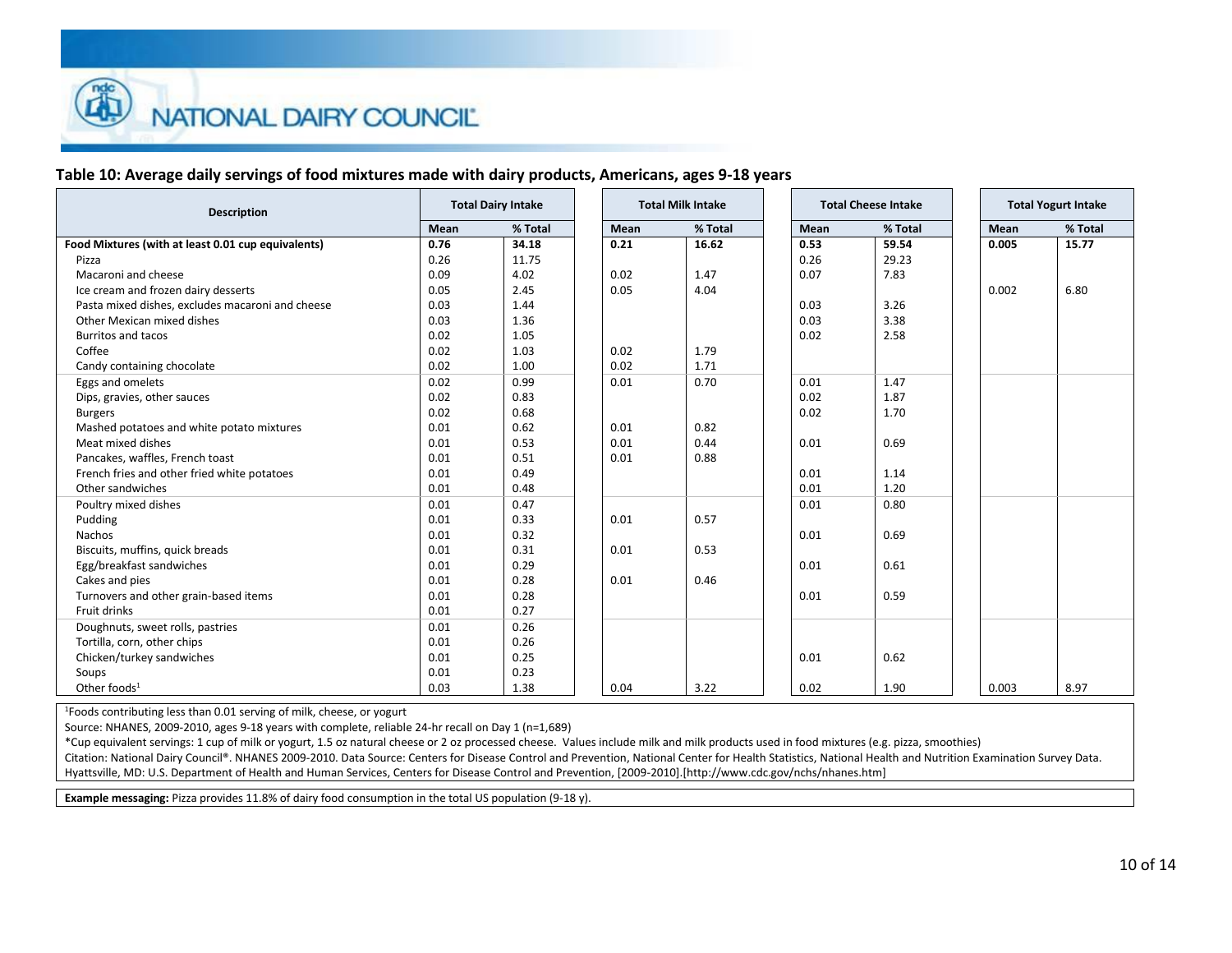**Table 11: Average daily servings of dairy foods, Americans, ages 19-50 years**

| <b>Total Dairy Intake</b><br><b>Description</b>                     | <b>Total Milk Intake</b> |
|---------------------------------------------------------------------|--------------------------|
| % Total<br>Mean                                                     | Mean                     |
| All Dairy Foods <sup>1</sup><br>100.00<br>1.83                      | 0.86                     |
| Dairy Foods, as consumed (total)<br>60.65<br>1.11                   | 0.61                     |
| 29.96<br><b>White Milk</b><br>0.55                                  | 0.55                     |
| Milk, whole                                                         | 0.13                     |
| Milk, reduced fat                                                   | 0.21                     |
| Milk, lowfat                                                        | 0.10                     |
| Milk, nonfat                                                        | 0.11                     |
| <b>Flavored Milk</b><br>1.76<br>0.03                                | 0.03                     |
| Flavored milk, whole                                                | 0.01                     |
| Flavored milk, reduced fat                                          | 0.01                     |
| Flavored milk, lowfat                                               | 0.01                     |
| Flavored milk, nonfat                                               | 0.00                     |
| 0.52<br>Milk shakes and other dairy drinks<br>0.01                  | 0.01                     |
| <b>Cheese</b><br>24.90<br>0.46                                      |                          |
| 2.51<br>Yogurt<br>0.05                                              |                          |
| Yogurt, whole and reduced fat                                       |                          |
| Yogurt, lowfat and nonfat                                           |                          |
| <b>Milk substitutes</b><br>0.02<br>1.00                             | 0.02                     |
| Food Mixtures (with at least 0.01 cup equivalents)<br>0.72<br>39.35 | 0.25                     |

Source: NHANES, 2009-2010, ages 19-50 years with complete, reliable 24-hr recall on Day 1 (n=3,123)

\*Cup equivalent servings: 1 cup of milk or yogurt, 1.5 oz natural cheese or 2 oz processed cheese. Values include milk and milk products used in food mixtures (e.g. pizza, smoothies)

<sup>1</sup>Milk, unless otherwise specified, refers to whole, reduced-fat, low-fat, non-fat and acidophilus milk, buttermilk, and reconstituted dry milk. Flavored milk includes chocolate and other flavored milks. Milk drinks are milk based drinks with additions, including cocoa based milk drinks, malted milk, and eggnog. Milk substitutes include soy beverages.

Citation: National Dairy Council®. NHANES 2009-2010. Data Source: Centers for Disease Control and Prevention, National Center for Health Statistics, National Health and Nutrition Examination Survey Data. Hyattsville, MD: U.S. Department of Health and Human Services, Centers for Disease Control and Prevention, [2009-2010].[http://www.cdc.gov/nchs/nhanes.htm]

### **Example messaging:**

In the total US population (19-50 y), total dairy intake is composed of 30% white milk, 1.8% flavored milk, 24.9% cheese, and 2.5% yogurt (as consumed).

- Food mixtures (defined in Table 12) contribute 39.4% of dairy consumption in the total US population (19-50 y).
- In the total US population (19-50 y), 50% of cheese is consumed alone and 50% of the cheese consumed is part of a food mixture.
- Low fat and nonfat yogurt contribute 75.2% of total yogurt consumption in the total USA population (19-50 y).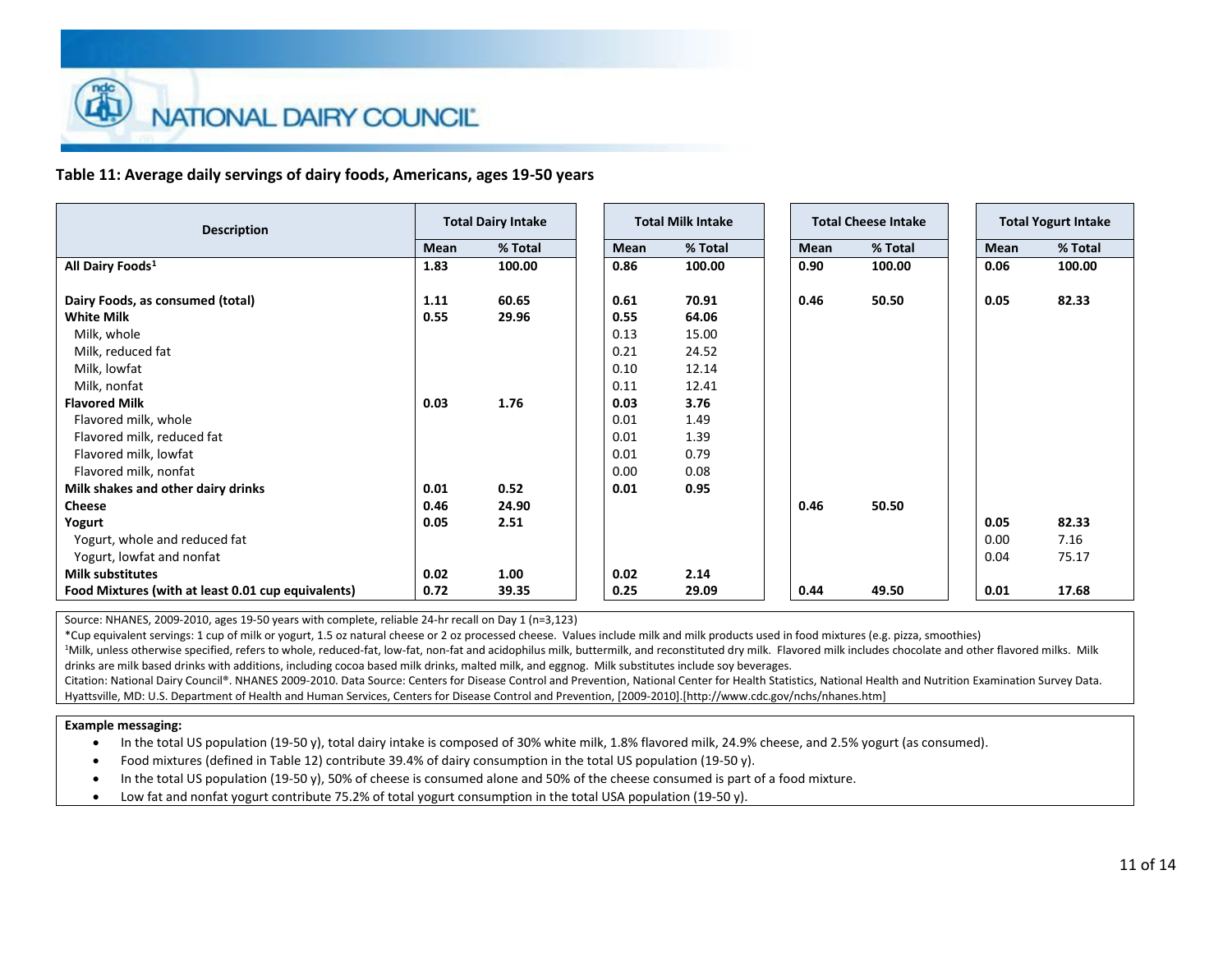## **Table 12: Average daily servings of food mixtures made with dairy products, Americans, ages 19-50 years**

| <b>Description</b>                                 | <b>Total Dairy Intake</b><br><b>Total Milk Intake</b> |         |  | <b>Total Cheese Intake</b> | <b>Total Yogurt Intake</b> |  |      |         |       |
|----------------------------------------------------|-------------------------------------------------------|---------|--|----------------------------|----------------------------|--|------|---------|-------|
|                                                    | Mean                                                  | % Total |  | Mean                       | % Total                    |  | Mean | % Total | Mean  |
| Food Mixtures (with at least 0.01 cup equivalents) | 0.72                                                  | 39.35   |  | 0.25                       | 29.09                      |  | 0.44 | 49.50   | 0.01  |
| Pizza                                              | 0.20                                                  | 10.90   |  |                            |                            |  | 0.20 | 22.10   |       |
| Coffee                                             | 0.05                                                  | 2.79    |  | 0.05                       | 5.97                       |  |      |         |       |
| Ice cream and frozen desserts                      | 0.04                                                  | 2.34    |  | 0.04                       | 4.24                       |  |      |         | 0.01  |
| Eggs and omelets                                   | 0.04                                                  | 2.01    |  | 0.01                       | 1.65                       |  | 0.02 | 2.51    |       |
| Macaroni and cheese                                | 0.03                                                  | 1.62    |  | 0.01                       | 0.77                       |  | 0.02 | 2.54    |       |
| <b>Burgers</b>                                     | 0.03                                                  | 1.45    |  |                            |                            |  | 0.03 | 2.93    |       |
| Candy containing chocolate                         | 0.02                                                  | 1.30    |  | 0.02                       | 2.76                       |  |      |         |       |
| <b>Burritos and tacos</b>                          | 0.02                                                  | 1.26    |  |                            |                            |  | 0.02 | 2.56    |       |
| Pasta mixed dishes, excludes macaroni and cheese   | 0.02                                                  | 1.16    |  |                            |                            |  | 0.02 | 2.09    |       |
| Other Mexican mixed dishes                         | 0.02                                                  | 0.99    |  |                            |                            |  | 0.02 | 2.01    |       |
| Poultry mixed dishes                               | 0.02                                                  | 0.99    |  | 0.01                       | 0.81                       |  | 0.01 | 1.22    |       |
| Mashed potatoes and white potato mixtures          | 0.02                                                  | 0.96    |  | 0.01                       | 0.95                       |  | 0.01 | 1.05    |       |
| Dips, gravies, other sauces                        | 0.01                                                  | 0.80    |  |                            |                            |  | 0.01 | 1.34    |       |
| French fries and other fried white potatoes        | 0.01                                                  | 0.77    |  |                            |                            |  | 0.01 | 1.52    |       |
| Soups                                              | 0.01                                                  | 0.76    |  | 0.01                       | 1.14                       |  |      |         |       |
| Egg/breakfast sandwiches                           | 0.01                                                  | 0.74    |  |                            |                            |  | 0.01 | 1.38    |       |
| Other sandwiches                                   | 0.01                                                  | 0.65    |  |                            |                            |  | 0.01 | 1.29    |       |
| Oatmeal                                            | 0.01                                                  | 0.63    |  | 0.01                       | 1.35                       |  |      |         |       |
| Turnovers and other grain-based items              | 0.01                                                  | 0.53    |  |                            |                            |  | 0.01 | 0.87    |       |
| Cakes and pies                                     | 0.01                                                  | 0.53    |  | 0.01                       | 0.82                       |  |      |         |       |
| Meat mixed dishes                                  | 0.01                                                  | 0.48    |  |                            |                            |  |      |         |       |
| Chicken/turkey sandwiches                          | 0.01                                                  | 0.45    |  |                            |                            |  | 0.01 | 0.89    |       |
| Fruit drinks                                       | 0.01                                                  | 0.44    |  | 0.01                       | 0.62                       |  |      |         |       |
| Nutritional beverages                              | 0.01                                                  | 0.42    |  |                            |                            |  |      |         |       |
| Not included in a food category                    | 0.01                                                  | 0.39    |  | 0.01                       | 0.64                       |  |      |         |       |
| Nachos                                             | 0.01                                                  | 0.39    |  |                            |                            |  | 0.01 | 0.71    |       |
| Doughnuts, sweet rolls, pastries                   | 0.01                                                  | 0.38    |  | 0.01                       | 0.62                       |  |      |         |       |
| Biscuits, muffins, quick breads                    | 0.01                                                  | 0.35    |  | 0.01                       | 0.65                       |  |      |         |       |
| Pudding                                            | 0.01                                                  | 0.33    |  | 0.01                       | 0.69                       |  |      |         |       |
|                                                    | 0.01                                                  | 0.30    |  | 0.01                       | 0.63                       |  |      |         |       |
| Pancakes, waffles, French toast                    | 0.01                                                  | 0.28    |  |                            |                            |  |      |         |       |
| Vegetable mixed dishes<br>Other foods <sup>1</sup> | 0.04                                                  | 1.99    |  | 0.04                       | 4.76                       |  | 0.02 | 2.48    | 0.004 |

<sup>1</sup>Foods contributing less than 0.01 serving of milk, cheese, or yogurt

Source: NHANES, 2009-2010, ages 19-50 years with complete, reliable 24-hr recall on Day 1 (n=3,123)

\*Cup equivalent servings: 1 cup of milk or yogurt, 1.5 oz natural cheese or 2 oz processed cheese. Values include milk and milk products used in food mixtures (e.g. pizza, smoothies)

Citation: National Dairy Council®. NHANES 2009-2010. Data Source: Centers for Disease Control and Prevention, National Center for Health Statistics, National Health and Nutrition Examination Survey Data. Hyattsville, MD: U.S. Department of Health and Human Services, Centers for Disease Control and Prevention, [2009-2010].[http://www.cdc.gov/nchs/nhanes.htm]

**Example messaging:** Pizza provides 10.9% of dairy food consumption in the total US population (19-50 y).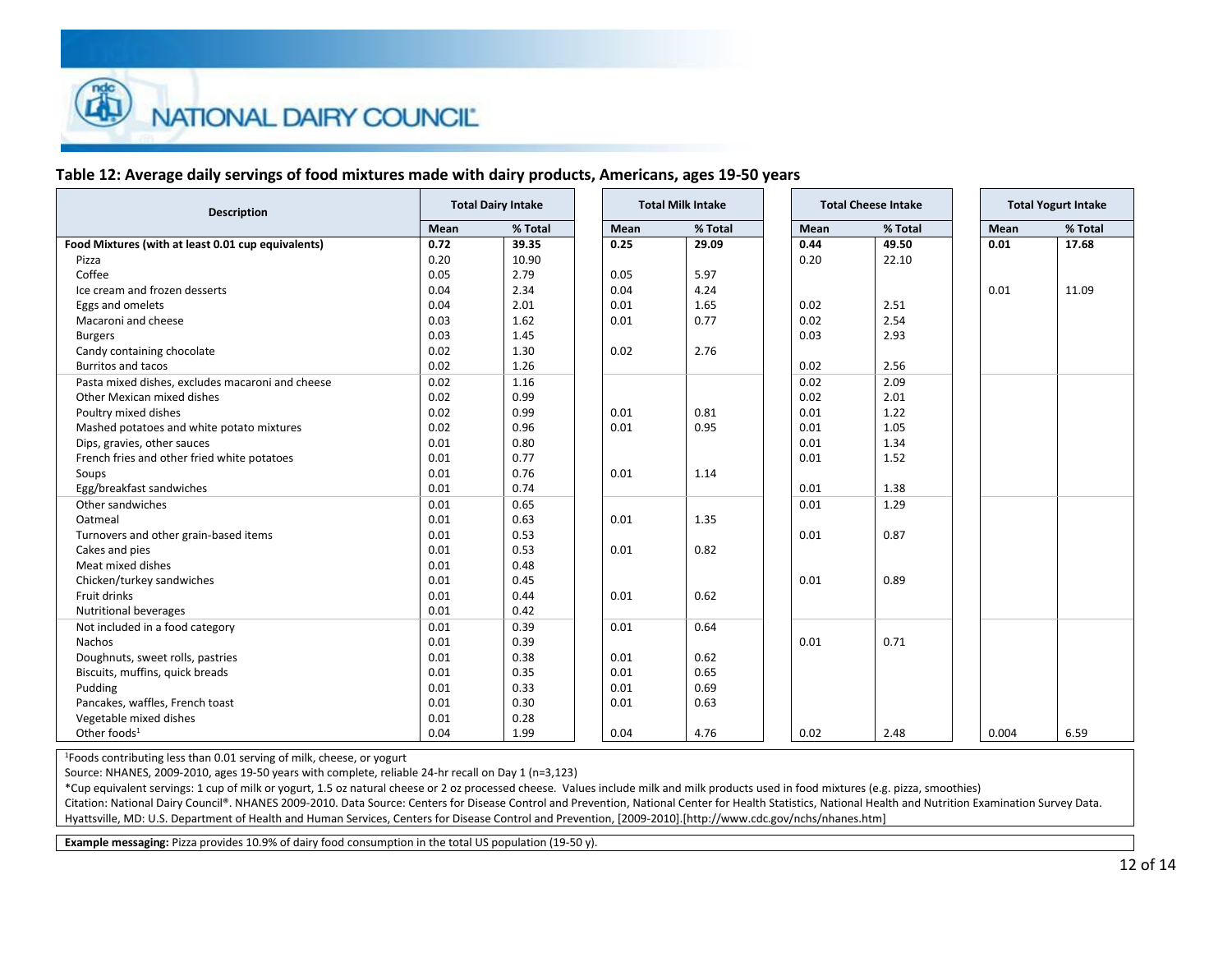**Table 13: Average daily servings of dairy foods, Americans, ages 51 years and older**

| <b>Total Dairy Intake</b><br><b>Description</b>                                                                |
|----------------------------------------------------------------------------------------------------------------|
| % Total<br>Mean                                                                                                |
| All Dairy Foods <sup>1</sup><br>100.00<br>1.56                                                                 |
| Dairy Foods, as consumed (total)<br>1.03<br>65.80                                                              |
| <b>White Milk</b><br>0.56<br>35.58                                                                             |
| Milk, whole                                                                                                    |
| Milk, reduced fat                                                                                              |
| Milk, lowfat                                                                                                   |
| Milk, nonfat                                                                                                   |
| <b>Flavored Milk</b><br>2.76<br>0.04                                                                           |
| Flavored milk, whole                                                                                           |
| Flavored milk, reduced fat                                                                                     |
| Flavored milk, lowfat                                                                                          |
| Flavored milk, nonfat                                                                                          |
| Milk shakes and other dairy drinks<br>0.61<br>0.01                                                             |
| <b>Cheese</b><br>22.26<br>0.35                                                                                 |
| 3.29<br>Yogurt<br>0.05                                                                                         |
| Yogurt, whole and reduced fat                                                                                  |
| Yogurt, lowfat and nonfat                                                                                      |
| <b>Milk substitutes</b><br>0.02<br>1.30<br>34.19<br>Food Mixtures (with at least 0.01 cup equivalents)<br>0.53 |

Source: NHANES, 2009-2010, ages 51 years and older with complete, reliable 24-hr recall on Day 1 (n=2,697)

\*Cup equivalent servings: 1 cup of milk or yogurt, 1.5 oz natural cheese or 2 oz processed cheese. Values include milk and milk products used in food mixtures (e.g. pizza, smoothies)

<sup>1</sup>Milk, unless otherwise specified, refers to whole, reduced-fat, low-fat, non-fat and acidophilus milk, buttermilk, and reconstituted dry milk. Flavored milk includes chocolate and other flavored milks. Milk drinks are milk based drinks with additions, including cocoa based milk drinks, malted milk, and eggnog. Milk substitutes include soy beverages.

Citation: National Dairy Council®. NHANES 2009-2010. Data Source: Centers for Disease Control and Prevention, National Center for Health Statistics, National Health and Nutrition Examination Survey Data. Hyattsville, MD: U.S. Department of Health and Human Services, Centers for Disease Control and Prevention, [2009-2010].[http://www.cdc.gov/nchs/nhanes.htm]

### **Example messaging:**

In the total US population (51+ y), total dairy intake is composed of 35.6% white milk, 2.8% flavored milk, 22.3% cheese, and 3.3% yogurt (as consumed).

- Food mixtures (defined in Table 14) contribute 34.2% of dairy consumption in the total US population (51+ y).
- In the total US population (51+ y), 57.6% of cheese is consumed alone and 42.4% of the cheese consumed is part of a food mixture.
- Low fat and nonfat yogurt contribute 77.9% of total yogurt consumption in the total USA population (51+ y).